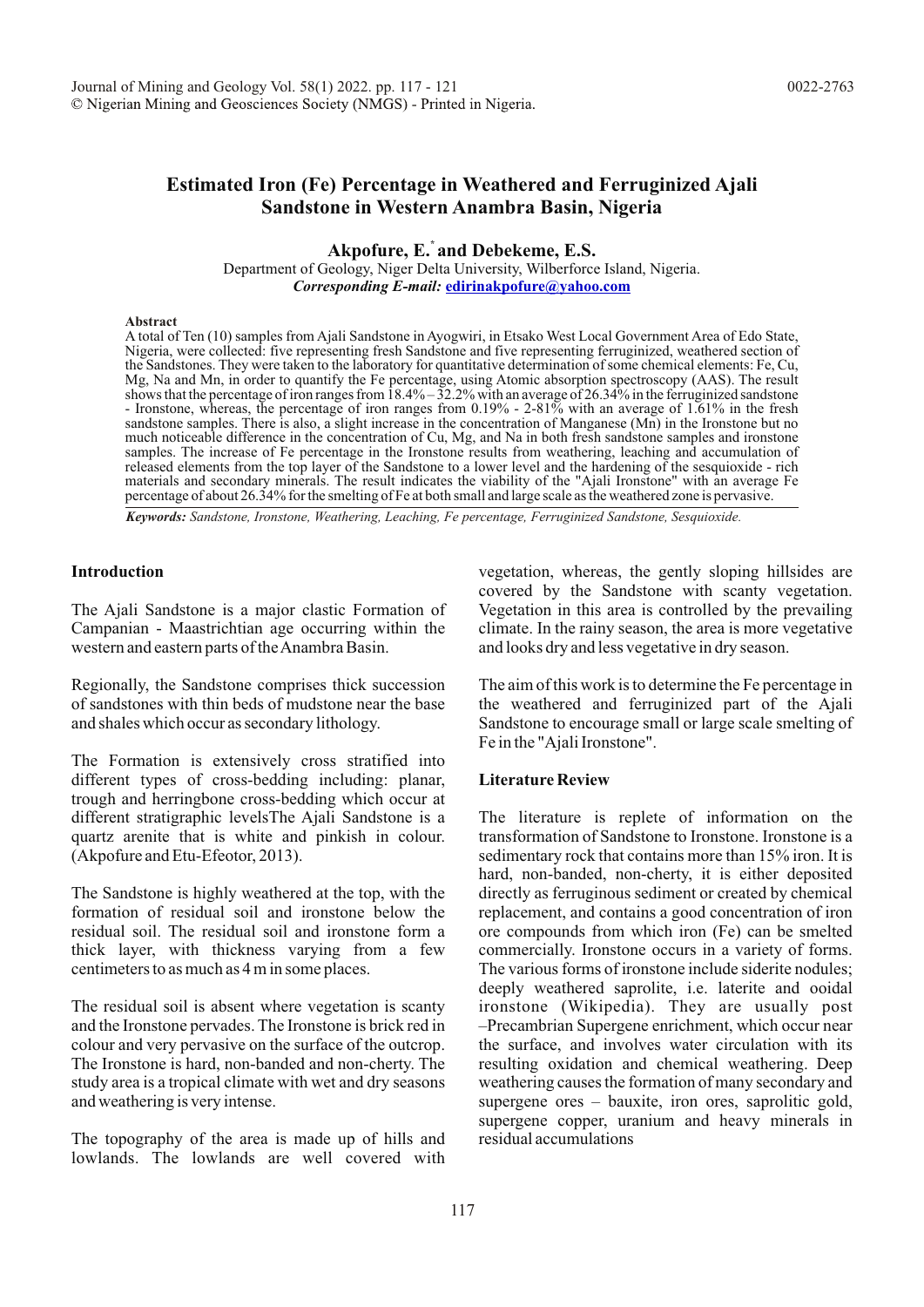.

The transformation of the Sandstone to Ironstone involves a lot of processes such as weathering, leaching, laterization which are influenced by: the climate, the physio – chemical composition of the Sandstone, the pH of the ground water and these determine the mineralogical composition, chemical and physical characteristics of the resultant soil.

The transformation process is made up of various stages, the first stage is eluviation stage which is characterized by physico-chemical breakdown of primary rock forming minerals and the release and translocation of constituent elements  $(SiO<sub>2</sub>, A1<sub>2</sub>O<sub>3</sub>)$ Fe, O<sub>3</sub>, CaO, MgO, K<sub>2</sub>O, Na<sub>2</sub>O, etc.) which appear in simple ionic forms (Loughnan, 1969).

The second stage is characterized by laterization, which, is characterized by intensive removal of the released elements: silica  $(SiO<sub>2</sub>)$  and bases of Na, K, Ca, and Mg, on the one hand, and the accumulation of oxides of Al, Fe, and Ti  $(A1<sub>2</sub>O<sub>3</sub>, Fe<sub>2</sub>O<sub>3</sub>$  and TiO<sub>2</sub>) in the residual rocks below. In the third stage, which is characterized mainly with dehydration and/or desiccation, involves an incomplete or inclusive dehydration which may sometimes involve the hardening of the sesquioxide rich materials and secondary minerals. The drying out of colloidal hydrated iron oxides involves loss of water leading to the concentration and crystallization of the amorphous iron colloids into dense crystalline iron minerals (Sherman, 1959; MacKenzie, 1959) in the following sequence: limonite, goethite and goethite with hematite to hematite. The hardening of the sesquioxide – rich material and secondary minerals leads to the formation of ironstone from sandstone undergoing a change process.

#### **Stratigraphy of the Area**

The Ajali Sandstone is one of the Campanain –Maastrichtian Sedimentary fills of the Anambra basin. The Anambra basin became a depocenter after the Santonian tectonic activity that resulted to the folding and uplift of the Abakiliki Anticlinorium which was flanked to the right by the Anambra basin and to the left by the Afikpo basin. The first lithic fill of the Anambra basin is the transgresive marine Nkporo Group. The Nkporo Group includes the Nkporo Formation, the Owelli Sandstone and the Enugu Shale. The Mamu Formation of the Coal Measures Group conformably overlies the Nkporo Group. Overlying the Mamu Formation is the Ajali Sandstone. The Nsukka Formation is the Upper Coal Measure overlying the Ajali Sandstone. These sediments form the sediments of the proto Niger Delta. (Umeji and Nwajide, 2007). During the Quaternary, the Imo Formation, Ameki Formation/Nanka Sand/Bende Formatiom and the Ogwashi - Asaba were deposited (Fig. 1).



**Fig. 1:** Anambra Basin Showing the Extension of Ajali Sandstone within Auchi Environs (Drawn from Geological Map of Nigeria, GSN1994).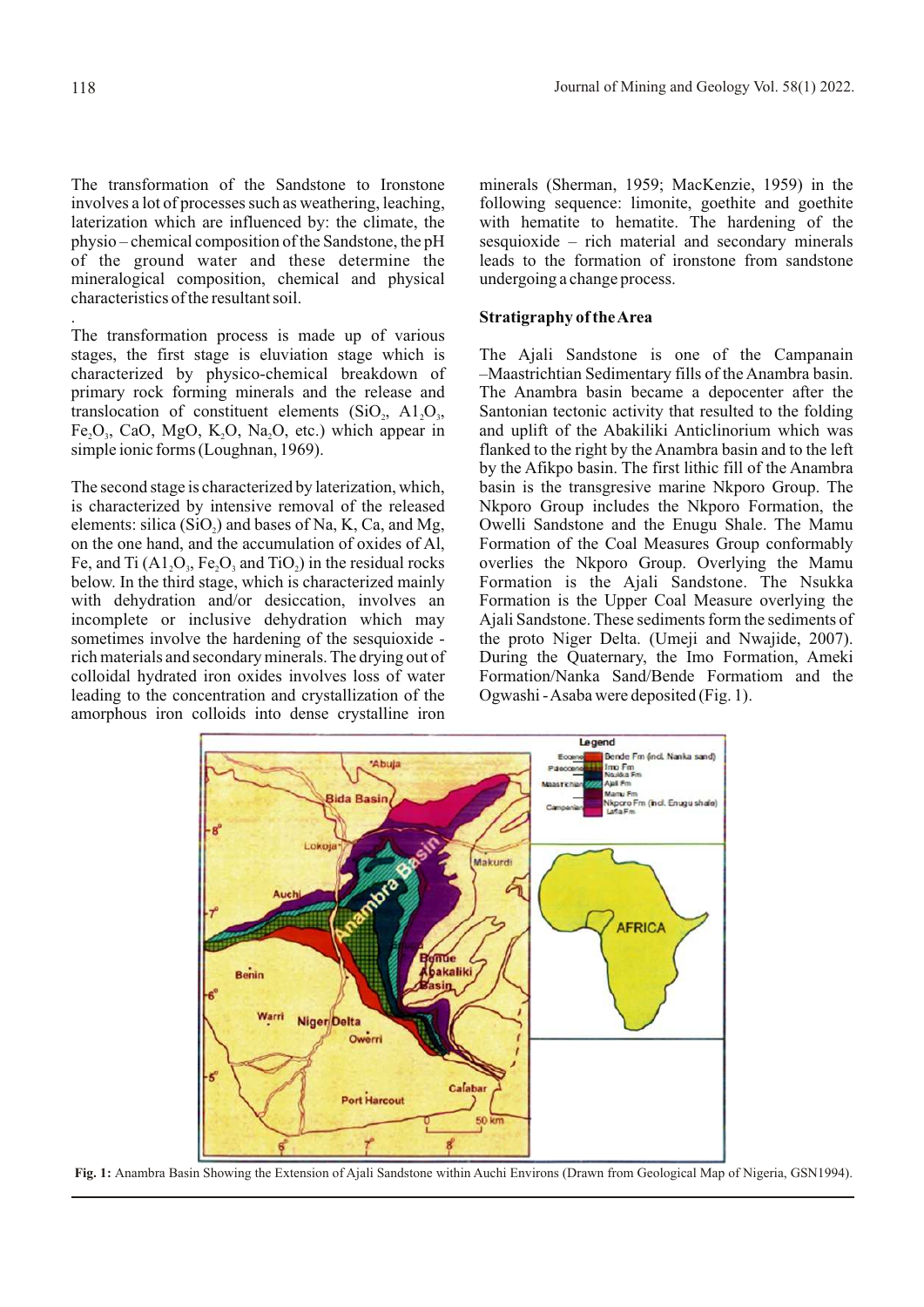

**Fig. 2:** Fresh cut surface of Ajali Sandstone



**Fig. 3:** Thickness of weathered zone in Ajali Sandstone

### **Methodology**

The Ironstone and Sandstone samples were brought to the laboratory for analysis. The samples were reduced to 2mm size and digested. The samples were then transferred into plastic container for Atomic Absorption Spectroscopic (AAS) Analysis using Air/Acetylene gas combination. The samples were aspirated on the AAS machine to obtain the absorbance results.

### **Discussion**

Tables 1 and 2 show the percentages of Iron in both the

un-weathered Sandstone and the Ironstone. The concentration of the iron mineral is highly increased in the Ironstone due to leaching and laterization processes. The Tropical climatic conditions of the study area favour the occurrence of rainfall during the wet season, which, enables the physico-chemical breakdown of primary rock forming minerals and the release and translocation of constituent elements  $(SiO_2, A1,O_3, A2,O_4)$ Fe, O<sub>3</sub>, CaO, MgO, K<sub>2</sub>O, Na<sub>2</sub>O from the upper soil horizons (Loughnan, 1969). Favourable climatic conditions also aided laterization process, which, is characterized by intensive removal of the released elements:

silica (SiO<sub>2</sub>) and bases of Na, K, Ca, and Mg, on the one hand, and the accumulation of oxides of Al, Fe, and Ti  $(A1, O<sub>3</sub>, Fe<sub>2</sub>O<sub>3</sub>$  and TiO<sub>2</sub> in the residual rocks below. The third stage of Ironstone formation, according to Sherman, 1959; MacKenzie, 1959, also occurred. The third stage which involves dehydration and/or desiccation and hardening of the sesquioxide - rich materials and secondary minerals, also occurred. The Ajali Ironstone is brick red, hard and oolithic in places, reflecting the effect of desiccation as can be seen from Figures 4 and 5. The percentage of iron ranges from  $18.4\% - 32.2\%$  with an average of 26.34% in the Ironstone (Table 1), whereas, the percentage of iron ranges from 0.19% - 2-81% with an average of 1.61% in the fresh sandstone samples (Table 2). There is a slight increase in the percentage of Manganese (Mn) in the Ironstone but no much noticeable difference in the concentration of Cu, Mg, and Na in both fresh sandstone samples and ironstone samples.

Prehistoric societies used laterite as a source of iron ore. Historically, much of the iron ore utilized by industrialized societies has been mined from predominantly hematite deposits with grades of around 70% Fe. Ironstone, although widespread, is a limited source of iron (Wikipedia). The iron (Fe) content of the Ironstone derived from the weathered Ajali Sandstone has an average Fe percentage of (26.34%) and the ironstone is pervasive above the outcrops and is littered as regoliths around the outcrops (Fig. 4).

The "Ajali Ironstone" therefore, with the Fe content and spread, can be smelted and put into meaningful and economic uses such as in ceramics production, in the building industries and in local iron smelting, at both small and large scale, since it spans the stretch of the weathered surface of the Formation from the Western to Eastern Anambra Basin.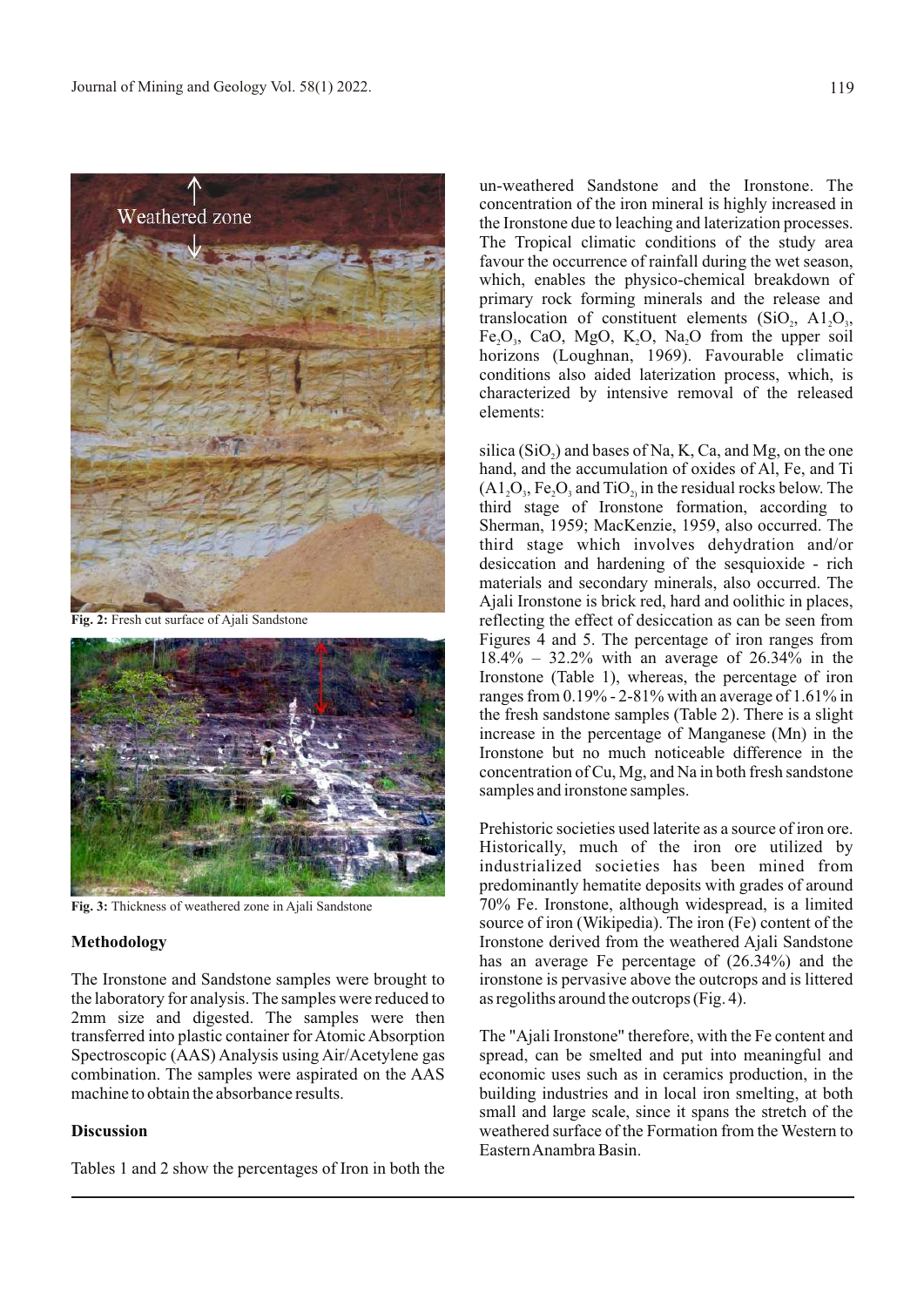| <b>SAMPLE</b><br><b>CODE</b> | Fe<br>mm/g | $\%$  | Cu<br>mm/g | $\%$   | Mg<br>mm/g         | $\%$  | Na<br>mm/g | $\frac{0}{6}$ | Mn<br>mm/g | $\%$  |  |  |
|------------------------------|------------|-------|------------|--------|--------------------|-------|------------|---------------|------------|-------|--|--|
| <b>Ironstone 1</b>           |            |       |            |        |                    |       |            |               |            |       |  |  |
| (i)                          | 322.088    | 32.2  | 0.054      | 0.0054 | 0.855              | 0.086 | 1.406      | 0.141         | 0.11       | 0.011 |  |  |
| (ii)                         | 322.086    | 32.2  | 0.055      | 0.0055 | 0.856              | 0.086 | 1.404      | 0.140         | 0.111      | 0.011 |  |  |
| (iii)                        | 322.09     | 32.2  | 0.053      | 0.0053 | 0.854              | 0.085 | 1.408      | 0.141         | 0.109      | 0.011 |  |  |
| <b>Ironstone 2</b>           |            |       |            |        |                    |       |            |               |            |       |  |  |
| (i)                          | 240.142    | 24.0  | 0.037      | 0.0037 | 0.84               | 0.08  | 1.538      | 0.154         | 0.094      | 0.009 |  |  |
| (ii)                         | 240.14     | 24.0  | 0.038      | 0.0038 | 0.838              | 0.084 | 1.54       | 0.154         | 0.095      | 0.010 |  |  |
| (iii)                        | 240.144    | 24.0  | 0.036      | 0.0036 | 0.836              | 0.084 | 1.536      | 0.154         | 0.093      | 0.009 |  |  |
| <b>Ironstone 3</b>           |            |       |            |        |                    |       |            |               |            |       |  |  |
| (i)                          | 184.181    | 18.4  | 0.056      | 0.0056 | 0.792              | 0.079 | 1.87       | 0.187         | 0.027      | 0.003 |  |  |
| (ii)                         | 184.182    | 18.4  | 0.055      | 0.0055 | 0.79               | 0.079 | 1.868      | 0.187         | 0.028      | 0.003 |  |  |
| (iii)                        | 184.18     | 18.4  | 0.057      | 0.0057 | 0.794              | 0.079 | 1.872      | 0.187         | 0.026      | 0.003 |  |  |
|                              |            |       |            |        | <b>Ironstone 4</b> |       |            |               |            |       |  |  |
| (i)                          | 251.82     | 25.1  | 0.05       | 0.005  | 0.825              | 0.083 | 1.74       | 0.174         | 0.132      | 0.013 |  |  |
| (i)                          | 251,818    | 25.1  | 0.004      | 0.0004 | 0.827              | 0.083 | 1.742      | 0.174         | 0.131      | 0.013 |  |  |
| (iii)                        | 251.822    | 25.1  | 0.006      | 0.0006 | 0.826              | 0.083 | 1.738      | 0.174         | 0.13       | 0.013 |  |  |
| <b>Ironstone 5</b>           |            |       |            |        |                    |       |            |               |            |       |  |  |
| (i)                          | 320.136    | 32.0  | $-0.010$   | 0.001  | 0.929              | 0.093 | 1.606      | 0.161         | 0.222      | 0.022 |  |  |
| (ii)                         | 320,136    | 32,0  | $-0.012$   | 0.0012 | 0.93               | 0.093 | 1,602      | 0.160         | 0.22       | 0.022 |  |  |
| (iii)                        | 320.134    | 32.0  | $-0.011$   | 0.0011 | 0.928              | 0.093 | 1.604      | 0.160         | 0.224      | 0.022 |  |  |
| Average                      |            | 26.34 |            |        |                    |       |            |               |            |       |  |  |

**Table 1:** Showing results from samples of Ironstone for AAS analysis

**Table 2:** Showing Results from samples of Sandstone for AAS analysis

| <b>SAMPLE</b><br>CODE | Fe<br>mm/g | %     | Cu<br>mm/g | %         | Mg<br>mm/g | %      | Na<br>mm/g | %     | Mn<br>mm/g | %         |  |
|-----------------------|------------|-------|------------|-----------|------------|--------|------------|-------|------------|-----------|--|
| <b>Sandstone 1</b>    |            |       |            |           |            |        |            |       |            |           |  |
| (i)                   | 28.066     | 2.807 | 0.044      | 0.0044    | 0.778      | 0.0778 | 1.576      | 0.158 | 0.095      | 0.0095    |  |
| (ii)                  | 28.068     | 2.807 | 0.042      | 0.0042    | 0.776      | 0.0776 | 1.578      | 0.158 | 0.093      | 0.0093    |  |
| (iii)                 | 28.064     | 2.806 | 0.046      | 0.0046    | 0.78       | 0.078  | 1.574      | 0.157 | 0.097      | 0.0097    |  |
| <b>Sandstone 2</b>    |            |       |            |           |            |        |            |       |            |           |  |
| (i)                   | 23.241     | 2.324 | 0.007      | 0.0007    | 0.656      | 0.0656 | 1.368      | 0.137 | 0.088      | 0.0088    |  |
| (ii)                  | 23.24      | 2,324 | 0.006      | 0.0006    | 0.654      | 0.0654 | 1.367      | 0.137 | 0.087      | 0.0087    |  |
| (iii)                 | 23.242     | 2,324 | 0.008      | 0.0008    | 0.658      | 0.0658 | 1.366      | 0.137 | 0.086      | 0.0086    |  |
| <b>Sandstone 3</b>    |            |       |            |           |            |        |            |       |            |           |  |
| (i)                   | 1.858      | 0.185 | $-0.013$   | $-0.0013$ | 0.911      | 0.0911 | 1.811      | 0.181 | $-0.041$   | $-0.0041$ |  |
| (ii)                  | 1.86       | 0.186 | $-0.011$   | $-0.0011$ | 0.91       | 0.0910 | 1.812      | 0.181 | $-0.038$   | $-0.0038$ |  |
| (iii)                 | 1.856      | 0.186 | $-0.014$   | $-0.0014$ | 0.912      | 0.0912 | 1.81       | 0.181 | $-0.04$    | $-0.004$  |  |
| <b>Sandstone 4</b>    |            |       |            |           |            |        |            |       |            |           |  |
| (i)                   | 5.384      | 0.538 | $-0.010$   | $-0.001$  | 0.827      | 0.0827 | 1.436      | 0.144 | 0.05       | 0.005     |  |
| (ii)                  | 5.388      | 0.539 | $-0.008$   | $-0.0008$ | 0.828      | 0.0828 | 1.437      | 0.144 | 0.048      | 0.0048    |  |
| (iii)                 | 5.386      | 0.539 | $-0.012$   | 0.0012    | 0.826      | 0.0826 | 1.438      | 0.144 | 0.046      | 0.0046    |  |
| Sandstone 5           |            |       |            |           |            |        |            |       |            |           |  |
| (i)                   | 21.988     | 2.199 | 0.004      | 0.0004    | 1.103      | 0.1103 | 1.305      | 0.131 | 0.002      | 0.0002    |  |
| (ii)                  | 21.99      | 2.199 | 0.006      | 0.0006    | 1.101      | 0.1101 | 1.302      | 0.130 | 0.001      | 0.0001    |  |
| (iii)                 | 21.986     | 2.199 | 0.002      | 0.0002    | 1.105      | 0.1105 | 1.308      | 0.131 | 0.003      | 0.0003    |  |
| Average               |            | 1.612 |            |           |            |        |            |       |            |           |  |

#### **Summary**

The Ajali Sandstone is a major clastic Formation of Campanian-Maastrichtian age occurring within the Anambra basin. The formation is quite extensive in the Anambra Basin, occurring in both Western and Eastern parts of the Basin. The study area is in the tropical climate of Nigeria and weathering is very intense. As a result, the Sandstone is highly weathered at the top, with the formation of residual soil and ironstone below the residual soil. The Ironstone is brick red in colour and very pervasive on the surface of the outcrop. The Ironstone is hard, non-banded and non-cherty. It has an average Fe percentage of 26.34%, which qualifies it as a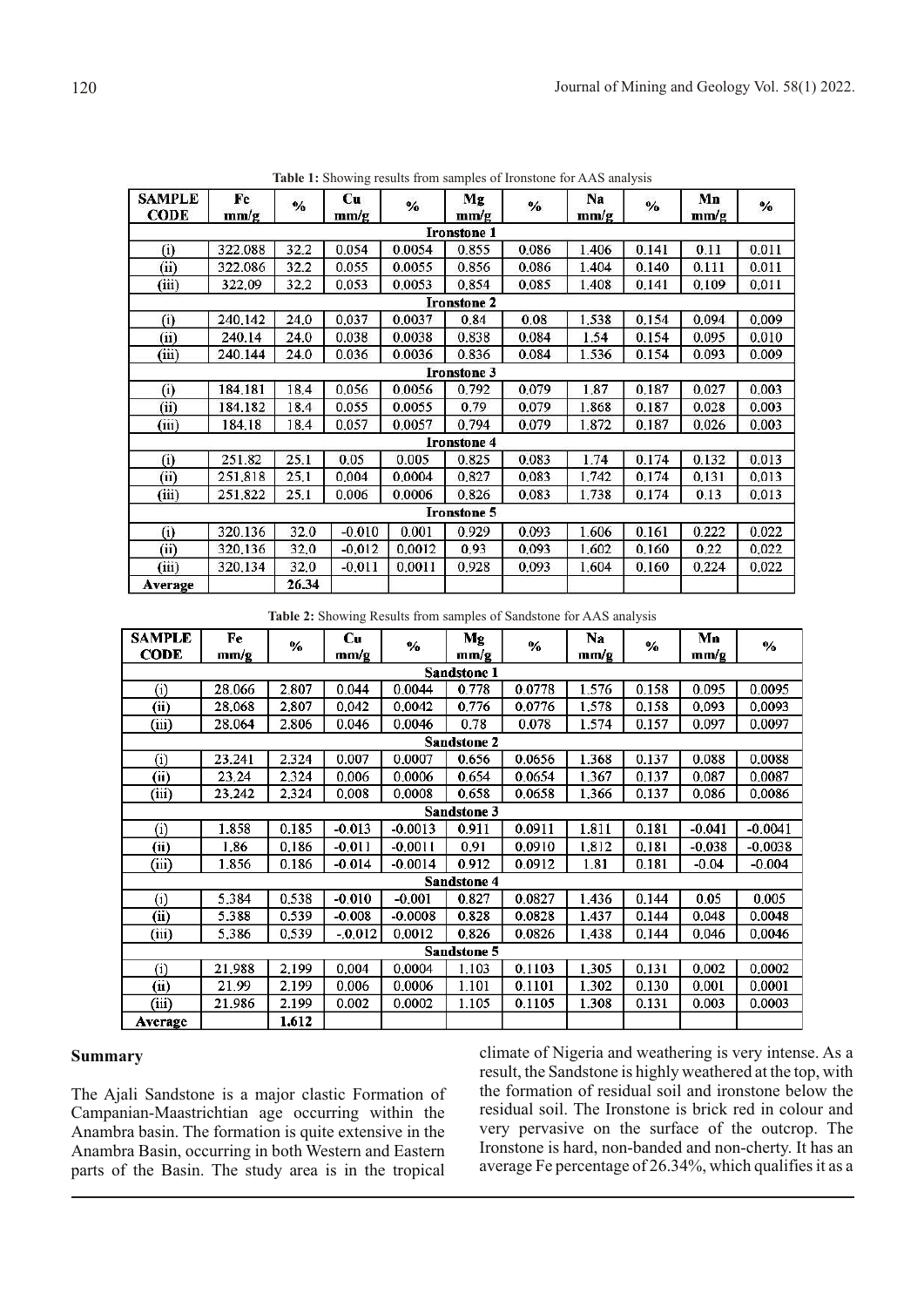

**Fig. 4:** Ajali Ironstone

good source of Fe for economic uses, such as in the building industry, production of ceramics and others.



Fig 5: Sample of "Ajali Ironstone"

## *References*

- Akpofure, E. and Etu-Efeotor, J.O., (2013). Petrography of Ajali Sandstone in Ayogwiri-Fugar-Orame Area of Western Anambra Basin: Implication for diagenetic and depositional history. Journal of Environmental and Earth Sciences. Vol. 3, No. 5, pp. 104-113.
- MacKenzie, F.D., (1959). Pyrometasomatic deposits at the Mineral Hill and Daisy mines, in Ariz. Geol. Soc., Guidebook 2, Apr. 1959: Ariz. Geol. Soc. Digest, 2d Ann., pp. 1993–1994.
- Loughnan, F.C., (1969). Chemical Weathering of the Silicate Minerals. Amsterdam and New York (Elsevier Publ. Co.), pp. 154, 62 figs.
- Sherman, G.D., and Ikawa, H., (1959). Occurrence of gibbsite amygdules in Haiku Bauxite area of Maui (Hawaii): Pacific Science, vol. 13, no. 3, pp. 291 – 294.
- Umeji, O.P., and Nwajide, C.S., (2007). Age control and designation of the standard stratotype of Nsukka Formation of Anambra basin, southeastern Nigeria. *Journal of Mining and Geology*. 43(2) pp.147-166.
- Wikipedia contributors. (2021, June 17). Iron ore. In *Wikipedia, The Free Encyclopedia*. Retrieved 11:00, June 22, (2021), from